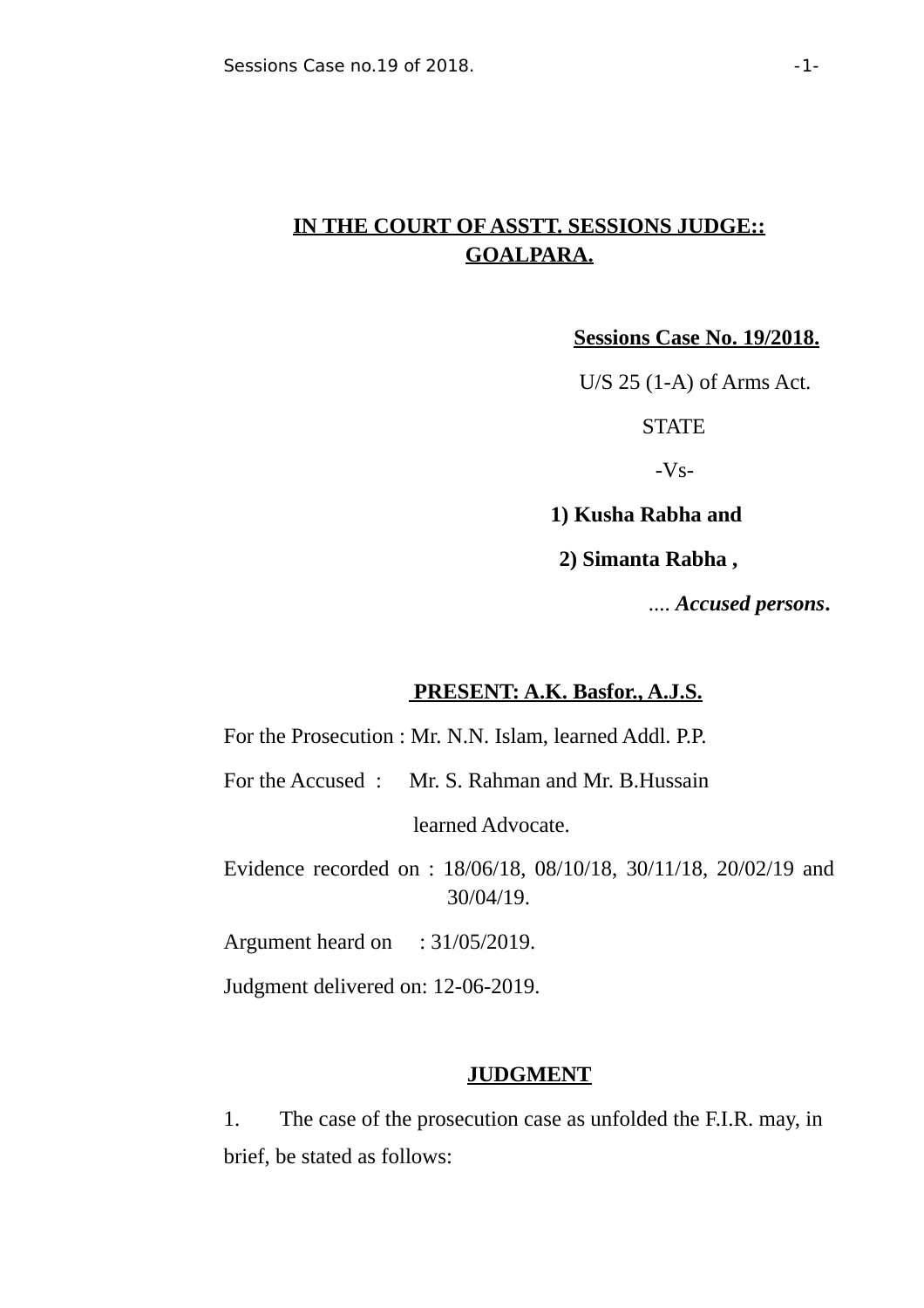2. During interrogation of arrested accused namely Kucha Rabha, in connection with Nangalbibr P.S. Case No. 09(09) 2017 u/s 170B/171/175A/386/511 of IPC r/w Sec. 16/17/18/20 UA(P) Act, the accused admitted that he was having one M-20 Pistol which was hidden at Doshimapara village under Rongjuli Police Station. Based on confession made by the said accused, on 10/10/2017 at about 7.50 a.m, the informant along with Dy. S.P (Headquarter) Resubalpara, North Garo Hills, Army personnel of camp-Damra, O.C., Kharkuta P.S. and I.C., Darangiri Out Post conducted search, on being lead by the said accused person. Accordingly, one M-20 pistol with one Magazine was recovered from the compound of Smti. Bani Bala Rabha, wife of Lt. Krishna Mohan Rabha of Vill. Doshimapara under Rongjuli P.S., Goalpara, which was hidden under earth packed with black polythene bag. The same was duly seized at the place of occurrence in the presence of the independent witnesses.

Informant namely Jeffri M.Momin, S.I. of police of South Garo Hills Meghalaya, lodged an FIR at Rongjuli Police Station on 10/10/2017 in connection with the said occurrence. Hence, the case for taking necessary action.

3. On the basis of the aforesaid FIR, a case being Rangjuli P.S. Case no. 116/2017 u/s 25(1-A) of the Arms Act came to be registered and investigation was also conducted. During investigation, the I.O. seized the incriminating articles viz, one factory made M-20 pistol bearing body no. 4603326, magazine of M-20 pistol and one black colour polythene bag. The I.O. forwarded the accused person to Court. The seized arms were sent to expert for examination and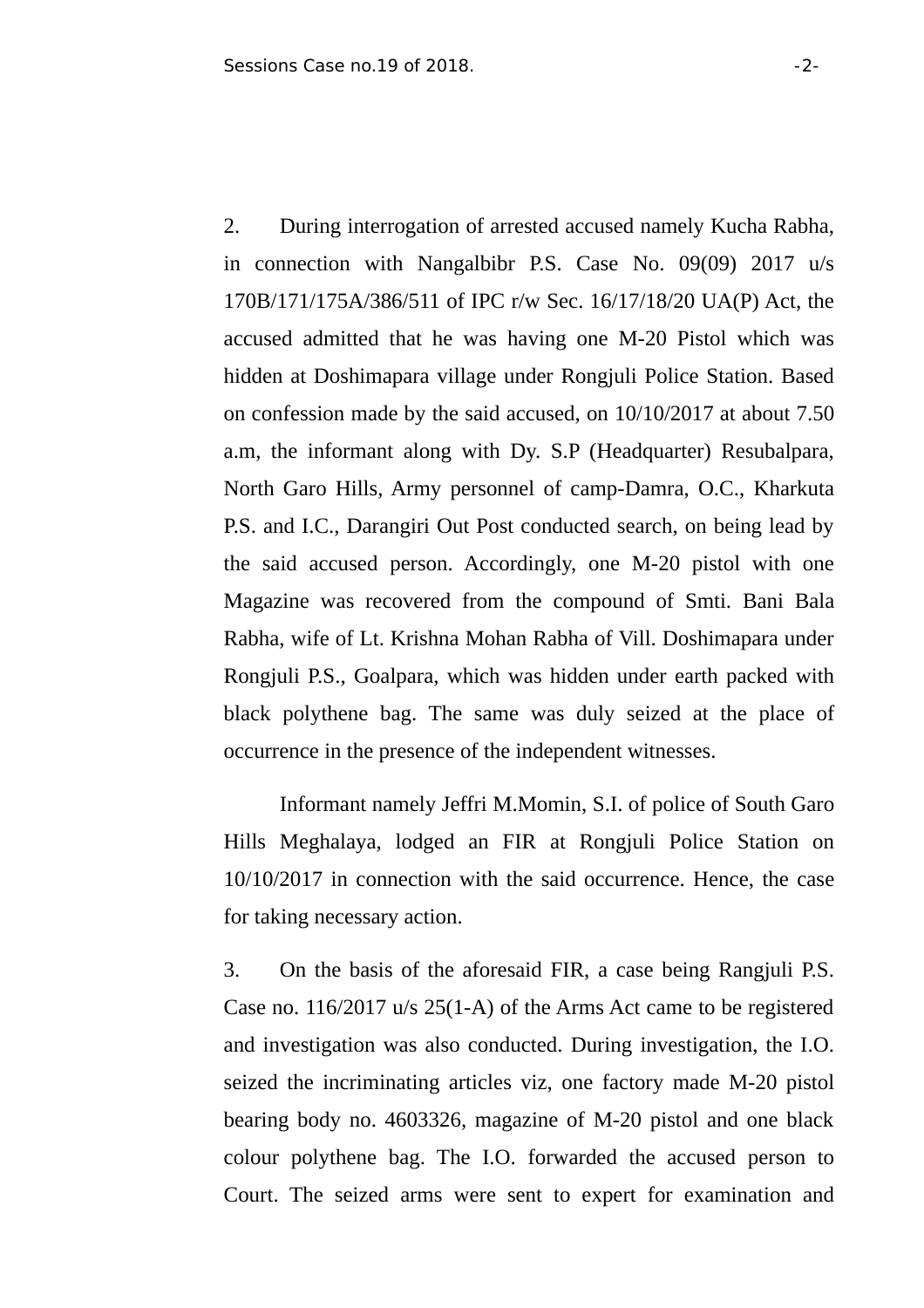report. The witnesses were examined by the I.O. The I.O. collected the report of Armourer and collected Sanction of Prosecution against the accused persons from District Magistrate, Goalpara. Finally, the investigation culminated into the submission of the charge-sheet against the accused persons namely, Kusha Rabha and Shimanta Rabha u/s 25(1-A) of Arms Act, 1959.

4. On appearance of the accused persons, copies of relevant documents were furnished to them in compliance of the provision of section 207 of Cr. P.C. and the case being one triable exclusively by the learned Court of Sessions, the same was committed to the learned Court of Sessions for trial whereupon the same was again retransmitted to this Court for trial on 30/01/2018.

5. Having heard both sides and considering the materials on record, charge u/s 25 (1-A) of Arms Act against the accused persons had been formally framed by me and the contents of said charge had been read over and explained to the accused persons to which they pleaded not guilty and claimed to be tried.

6. During trial, the prosecution examined as many as 6 (six) witnesses including the I.O. Defence adduced no evidence and stood the plea of total denial. On closure of the prosecution evidence, the accused persons have been examined u/s 313 of Cr. P.C. I have heard the argument advanced by learned counsels for both sides.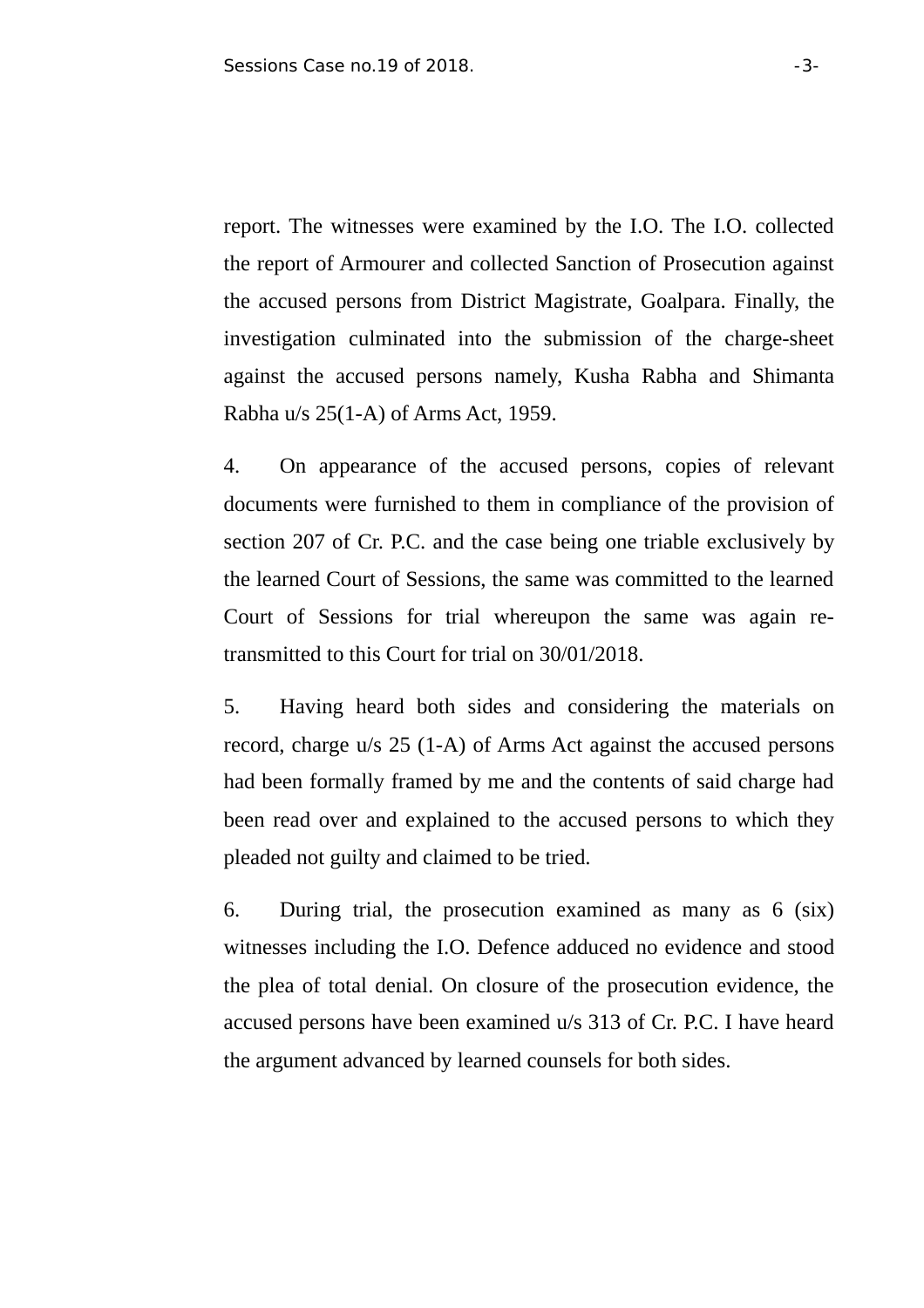#### **POINT FOR DETERMINAION:**

7. Whether the accused persons on 10/10/2017 at about 7.50 a.m. at village Dosimapara under Rongjuli Police Station, District Goalpara (Assam) were found having in possession/acquired prohibited arms i.e., one M-20 pistol with one magazine in contravention of section 7 of the Arms Act and thereby committed an offence punishable u/s 25 (1-A) of Arms Act ?

#### **DISCUSSIONS, DECISIONS AND REASONS THEREOF:**

8. **P.W-1, Jeffri M. Momin** who is informant of the case, deposed that on 10/10/2017 when he was interrogating the accused in connection with Nangal Bibra P.S. Case No. 09(09)/2017 u/s 120(B)/121/121(A)/386/511 of IPC r/w Sec. 16/17/18/20 of U.A.(P) Act, the accused confessed that one pistol was hide underground and so he (P.W.1) asked the accused to led him to the place of recovery of the pistol. Accordingly, Head Quarter D.S.P. of North Garo Hills and their staff went to Doshimapara under Rongjuli P.S. along with I.C. of Darangiri Out Post. And on being located by accused Kusha Rabha, they recovered one M-20 pistol and one magazine from the compound of Smti. Banibala Rabha of Doshimapara village, which were kept inside a phlythene bag which was under earth. Accordingly, he (P.W.1) seized the pistol and magazine which were handed over to the O.C. of Rongjuli police station as the place of recovery falls under Rongjuli police station. The O.C. of Rangjuli PS seized the seizure list from him along with pistol and magazine. Exhibit 1 is the FIR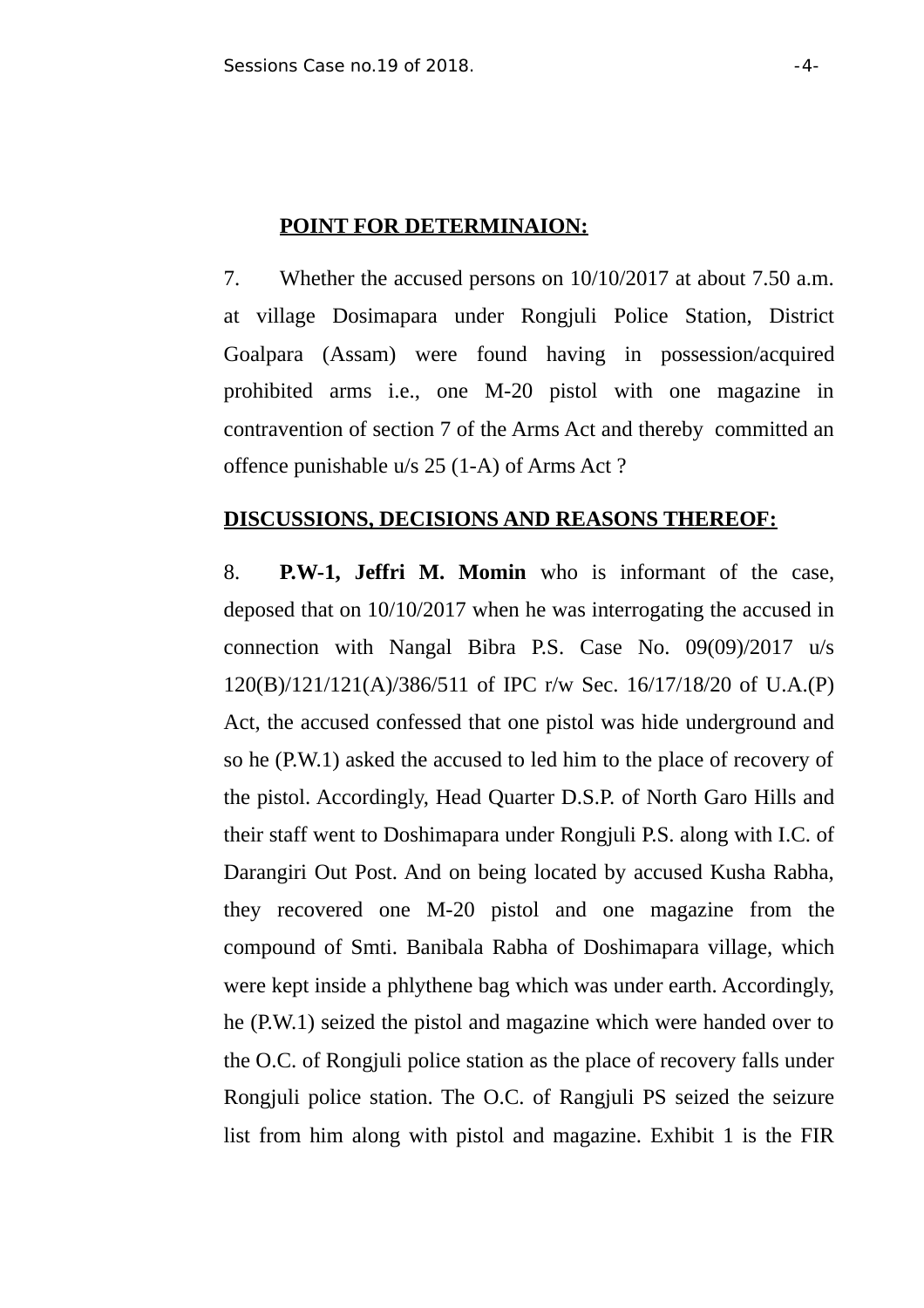lodged by him at Rangjuli P.S.; Exhibit1 (1) is his signature. Exhibit 2 is the seizure list and Exhibit 2 (1) is his signature.

In his cross examination he clearly deposed that accused Simanta Rabha is not involved in the recovery of pistol and magazine.

He also deposed that he has not seen the seized pistol and magazine in the Court (on the day of his deposition). He also deposed that he recorded the confessional statement of the accused Kusha Rabha in connection with Nangal Bibra P.S. Case no.09(09)/2017 u/s 120(B)/121/121(A)/386/511 of I.P.C. read with sections 16/17/18/20 of U.A. (P) Act. **He clearly admitted that he had not supplied copy of the said confessional statement to the O.C. of Rongjuli police station.** He further deposed that the neighboring people told them that the premises of the seizure belongs to Smit. Banibala Rabha who was then lying sick.

9. **P.W-2, Akan Rabha,** deposed that he and Ranjay Rabha accompanied the police in the house of Bani Rabha and on search, police recovered an article from the premises of Bani Rabha which was wrapped with polythene. **He clearly deposed that the police did not show them the article by unwrapping the polythene.** 

10. **P.W-3, Ranjay Rabha,** deposed that one day at about 9:00 a.m. police, he and Akand Rabha accompanied the police to the house of Bani Rabha of their village and on search the premises of Bani Rabha one pistol was recovered which was wrapped with polythene and police showed him the pistol by unwrapping the pollythene.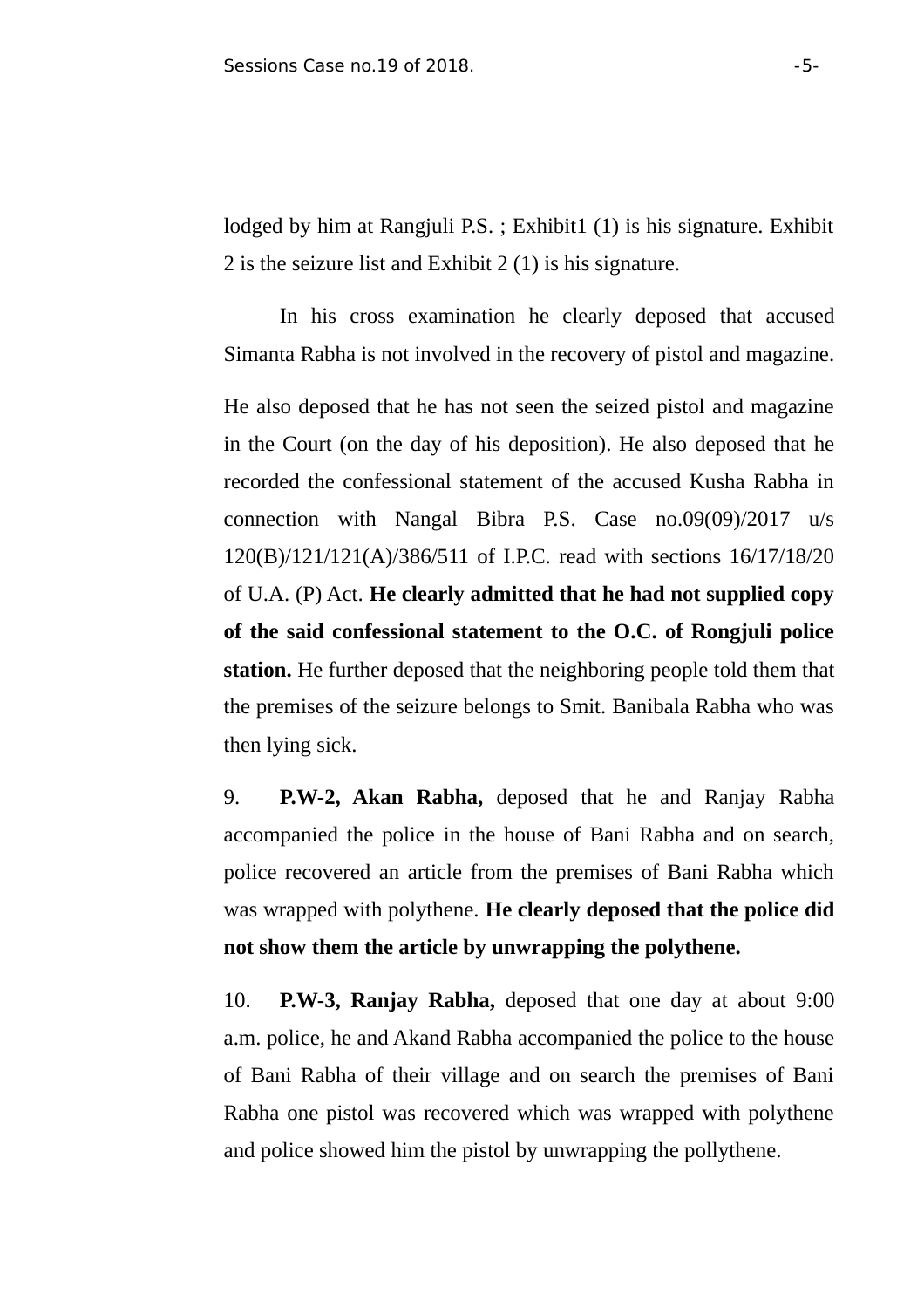In his cross-examination, **he clearly deposed that he did not see who dug and unearth the polythene beg from the premises of Banibala Rabha. He further clearly admitted that he did not state in his previous statement before the I.O. that police showed him the pistol having unwrapped the polythene.** 

11. **P.W-4, Bani Bala Rabha,** deposed that one morning some police personnel came to her house and recovered one pistol from her compound.

In her cross examination, she clearly deposed that she did not see the pistol recovered by police. She also clearly deposed that she does not know who kept the pistol in her compound.

12. **P.W-5, Havilder Sukra Bahadur Lama,** who is Armourer, deposed that on 23/10/17, he examined the M-20 pistol bearing pistol no. 4603326 with magzine ammunition capacity 13 rounds which is found ordinary factory made pistol, serviceable and non-prohibited. Ext.-3 is the said examination report given by him and Ext.-3(1) is his signature.

13. **P.W.6, Bhabesh Chandra Biswas,** who is I.O. of the case, deposed that he investigated the case. And during investigation, he seized the pistol and magazine and sent them to Armourer for examination. He visited the place of occurrence (P.O.); drew the sketch map of the P.O., recorded the statements of the witnesses u/s 161 of Cr.P.C., collected the report of Armourer and also collected the prosecution sanction order against both the accused who were shown arrest in the present case. However, on completion of investigation,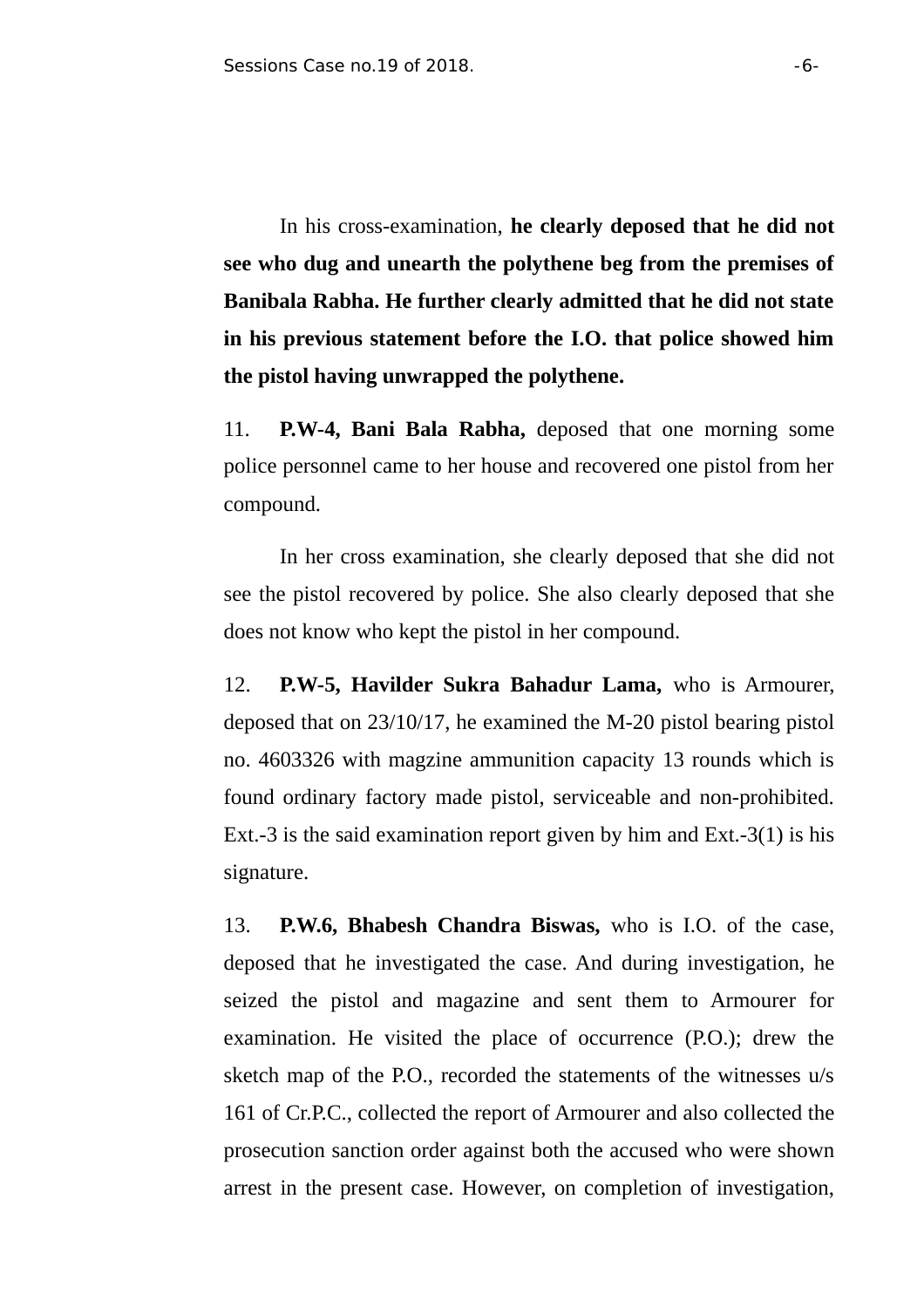he submitted the charge-sheet against the accused Simanta Rabha and Kucha Rabha u/s 25(1-A) of Arms Act. Ext.-2 is the seizer list original seizer list. Ext.-2(2) is his signature. Ext.-4 is the sketch map of P.O., Ext.-4(1) is his signature. Ext.-5 is the charge-sheet; Ext.-5(1) is his signature. Ext.-6 is the Prosecution Sanction Order; Ext.-6(1) is the signature of District Magistrate Sri Ghanashyam Das and he has recognized the signature.

In his cross examination, he deposed that he did not accompany Sub-Inspector Jeffri M. Momin to the place of occurrence for recovery of the pistol and magazine. He also deposed that at the time of recovery of arms he was not present at the place of occurrence.

He denied the suggestions put to him by learned defence counsel.

These are the evidence on record.

### **Appreciation of evidence, Argument & Law:**

 14. The learned defence counsel during his argument submitted that it is not proved that the accused made any statement regarding leading to discovery and/or recovery of arms as alleged in the case. Further, it is not proved that the house or compound in question belongs to the accused. It is vehemently argued that the accused neither made any confessional statement regarding discovery of arms in question nor the same had been recovered from their exclusive possession. It is also argued that the evidence of P.Ws. have appeared not sufficient or convincing to convict the accused persons. It is,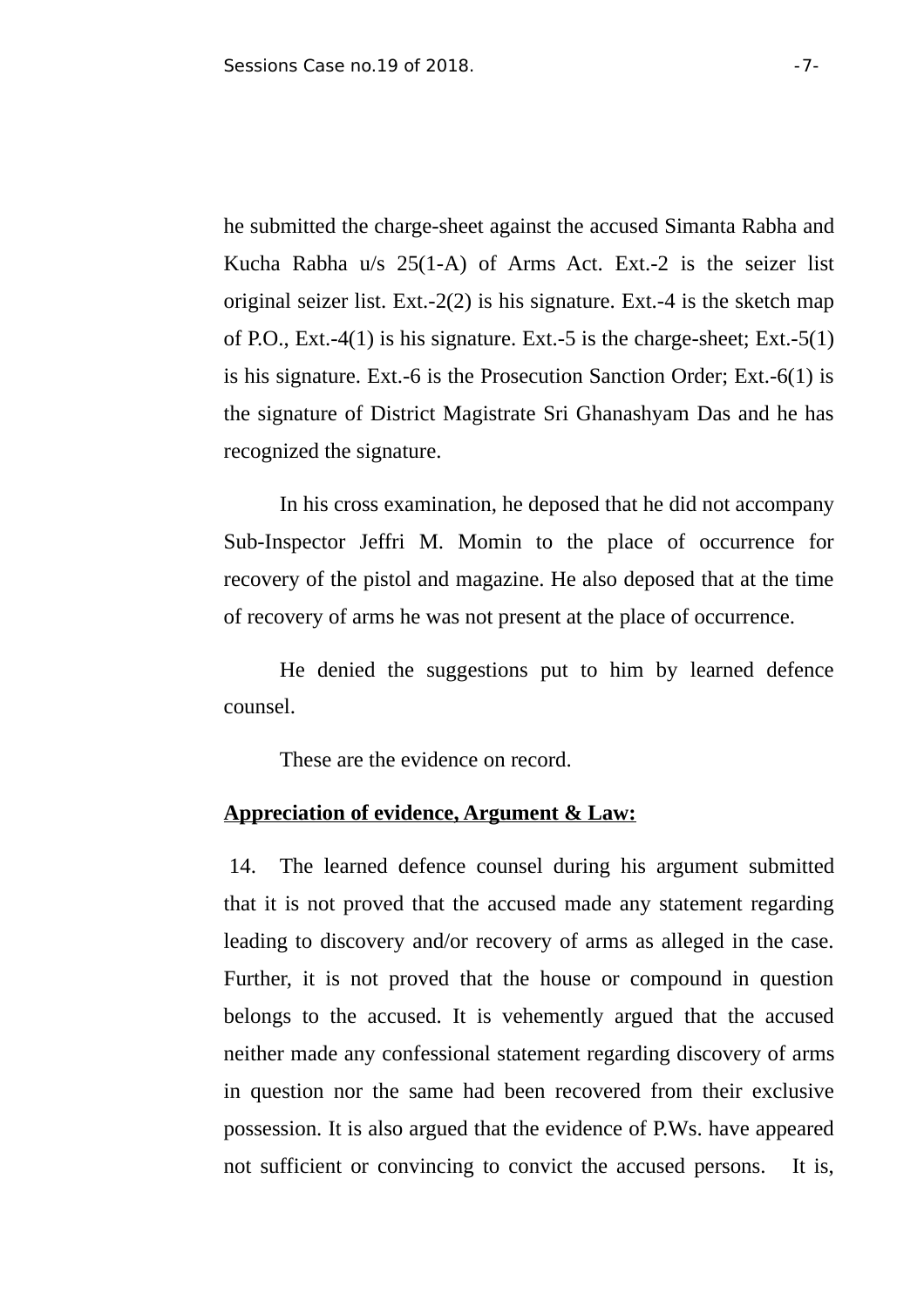thus, submitted that the prosecution has failed to prove the case against the accused persons beyond all reasonable doubt and hence the accused are entitled to get acquittal in the case. **On the other hand,** the learned Addl. P.P. during his argument submitted that the recovery of arms has proved that the same is effected on the basis of statement of accused Kusha Rabha while he was in police custody which led to discovery and recovery of arms which were accordingly seized from the complex of Banibala Rabha and hence accused are liable to be punished under the charge brought against them.

15. Now, let us go to see the requirements of law involved in the case.

16. In the instant case, the prime and basic law involved in the case is **section 27 of the Indian Evidence Act** which is reproduced as under.-

**"Section 27. How much of information received from accused may be proved.-** Provided that, when any fact is deposed to as discovered in consequence of information recovered from a person accused of any offence in the custody of a police officer, so much of such information, whether it amounts to a confession or not, as relates distinctly to the fact thereby discovered, may be proved."

17. (i) Now, I would say that there must be discovery in the sense that the knowledge of the fact was first of all derived from information given by the accused which is not found in the present case. Because in the instant case, though P.W-1 stated that the accused confessed before him that one pistol was hidden under earth; but no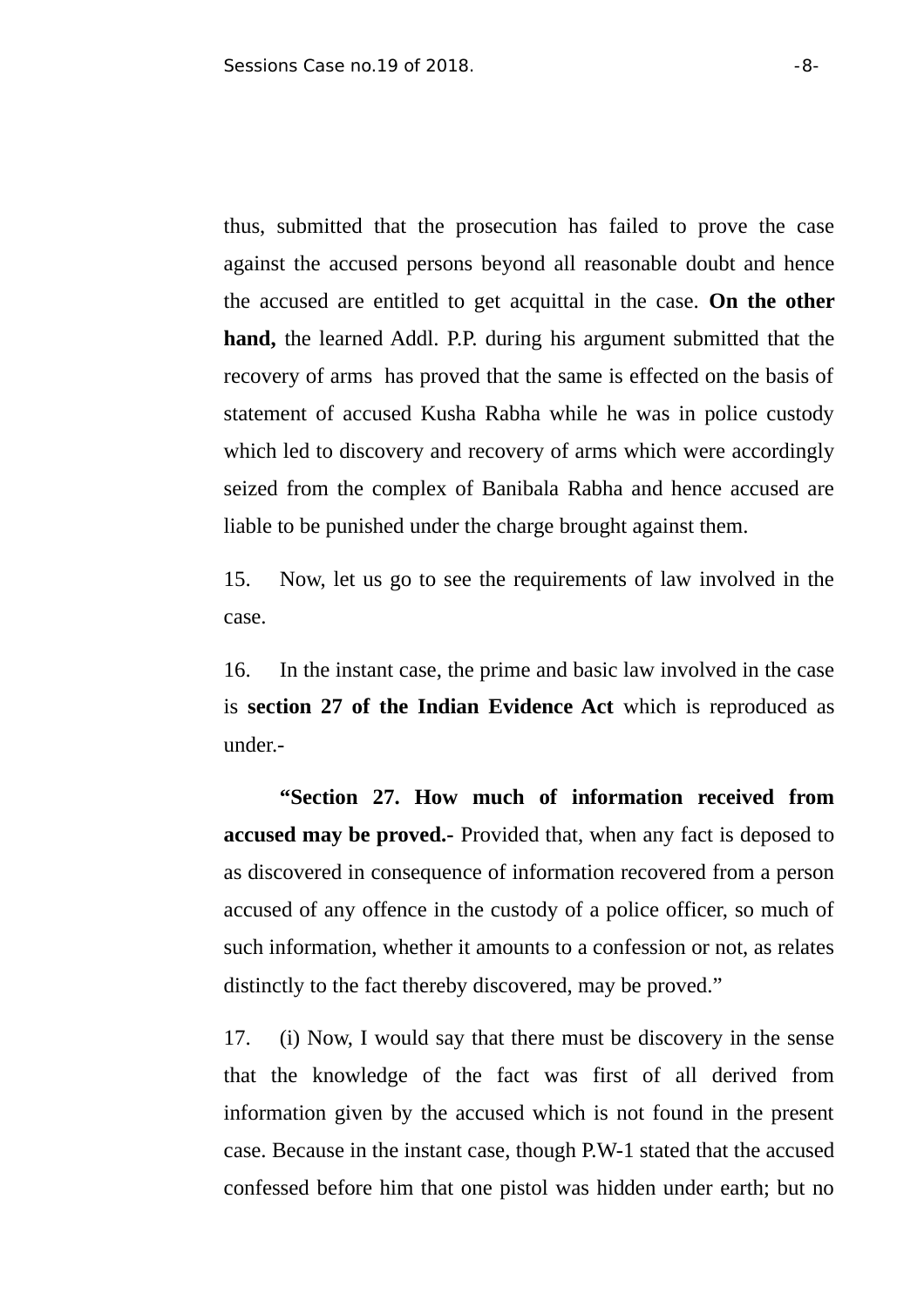such statement of accused Kucha Rabha has been produced or exhibited in the case to believe the version of P.W-1. Be it also mentioned that P.W-1 clearly admitted that he had not supplied copy of the said confessional statement to the O.C. of Rongjuli police station. So, it can be held that there is no effect of section 27 of Evidence Act in the present case. Further, I would like to highlight that in a case reported in **AIR 1993 SC 1469 the Hon'ble Supreme Court held that – "Recovery unaccompanied with disclosure statement is of no consequence."** From the available evidence on record, it is crystal clear that there is nothing on record to indicate that any discovery was made in consequence of the information given by the accused. It is pertinent to mention that the informant in his FIR stated that the pistol and magazine were seized at the place of occurrence in the presence of the independent witnesses. But prosecution has failed to examine any such independent seizure witnesses. Hence, the version of FIR has also appeared doubtful.

(ii) Now, I would say that P.W-2 and P.W-3 claimed that they were present at the place of recovery. But none of them is the seizure witness of the case. Further, according to P.W-2 police did not show them the article by unwrapping the polythene; but according to P.W-3 police showed him the pistol by unwrapping the polythene. So, the evidence of P.W-2 and P.W-3 have appeared contradictory and found not corroborative on material point. It is pertinent to mention that the evidence of P.W-3 that police showed him the pistol has appeared contradictory with his previous statement made before the I.O. as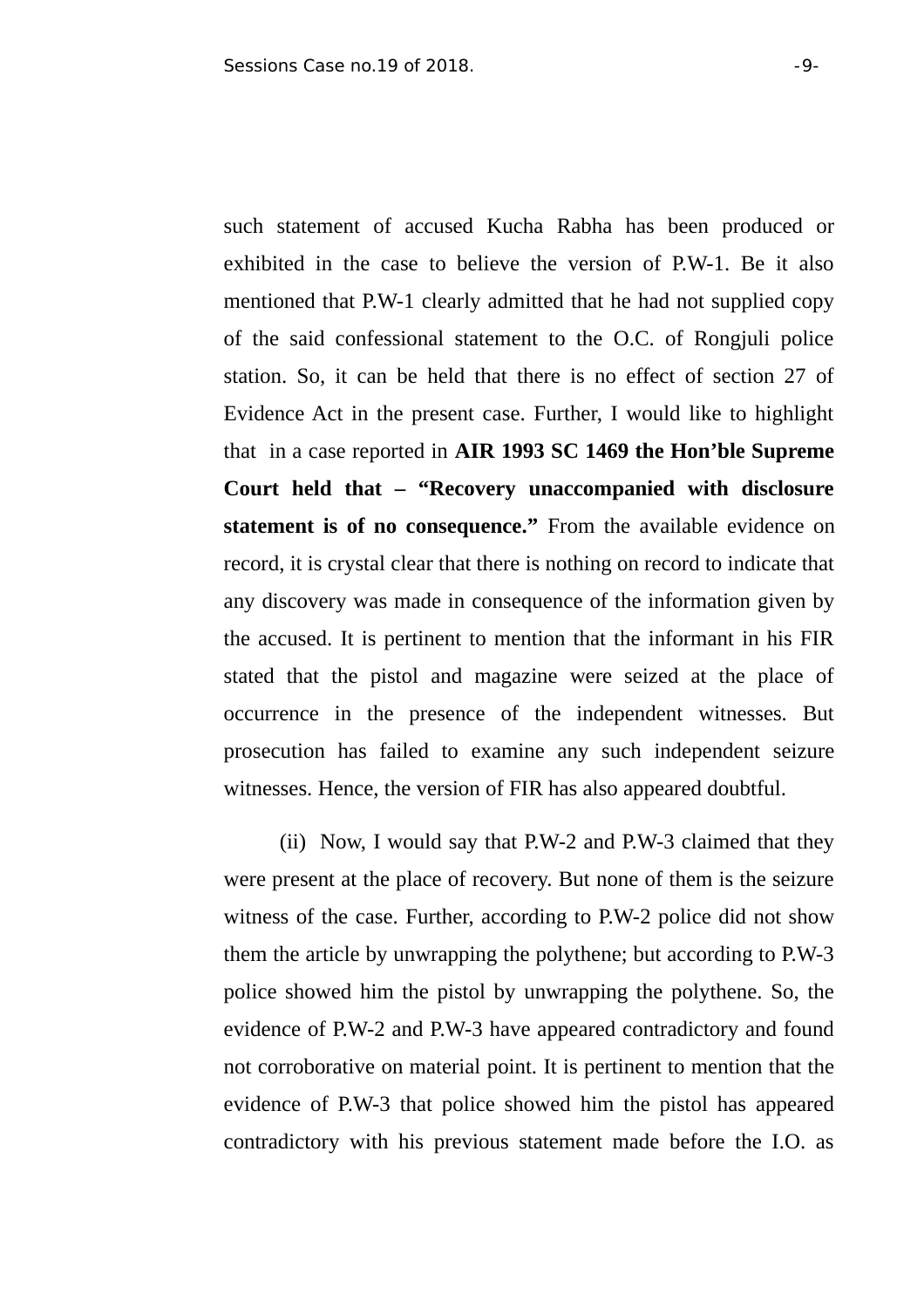admitted by him. The said contradiction is major and hence his evidence is found not believable.

Further, from the compound of P.W-4, the pistol was recovered as alleged in the case; but P.W-4 clearly stated that she did not see the pistol recovered by the police. So, the prosecution story has further appeared doubtful and hence not believable. From the evidence of P.W-5, it is not evident that the recovery of pistol was made as per statement of accused or the pistol and magazine were under exclusive possession of the accused persons.

18. In view of what has been discussed herein above coupled with my reasons, I am of the firm view that the prosecution has totally failed to lead cogent, sufficient and convincing evidence on record to bring home the charge u/s 25 (1-A) of Arms Act against the accused persons. The case of the prosecution is therefore held to have failed. Accused persons are not found guilty of the offence as charged and as such acquitted of the same on benefit of doubt and set at their liberty forthwith. Inform the Jail Authority accordingly.

19. The accused persons are directed to furnish fresh bail bond as required u/s 437-A of Cr. P.C. and till then they are allowed to remain on their previous bail.

20. The seized M-20 pistol and magazine be confiscated to the State. And the seized black colour polythene be destroyed.

21. The case stands disposed of on contest.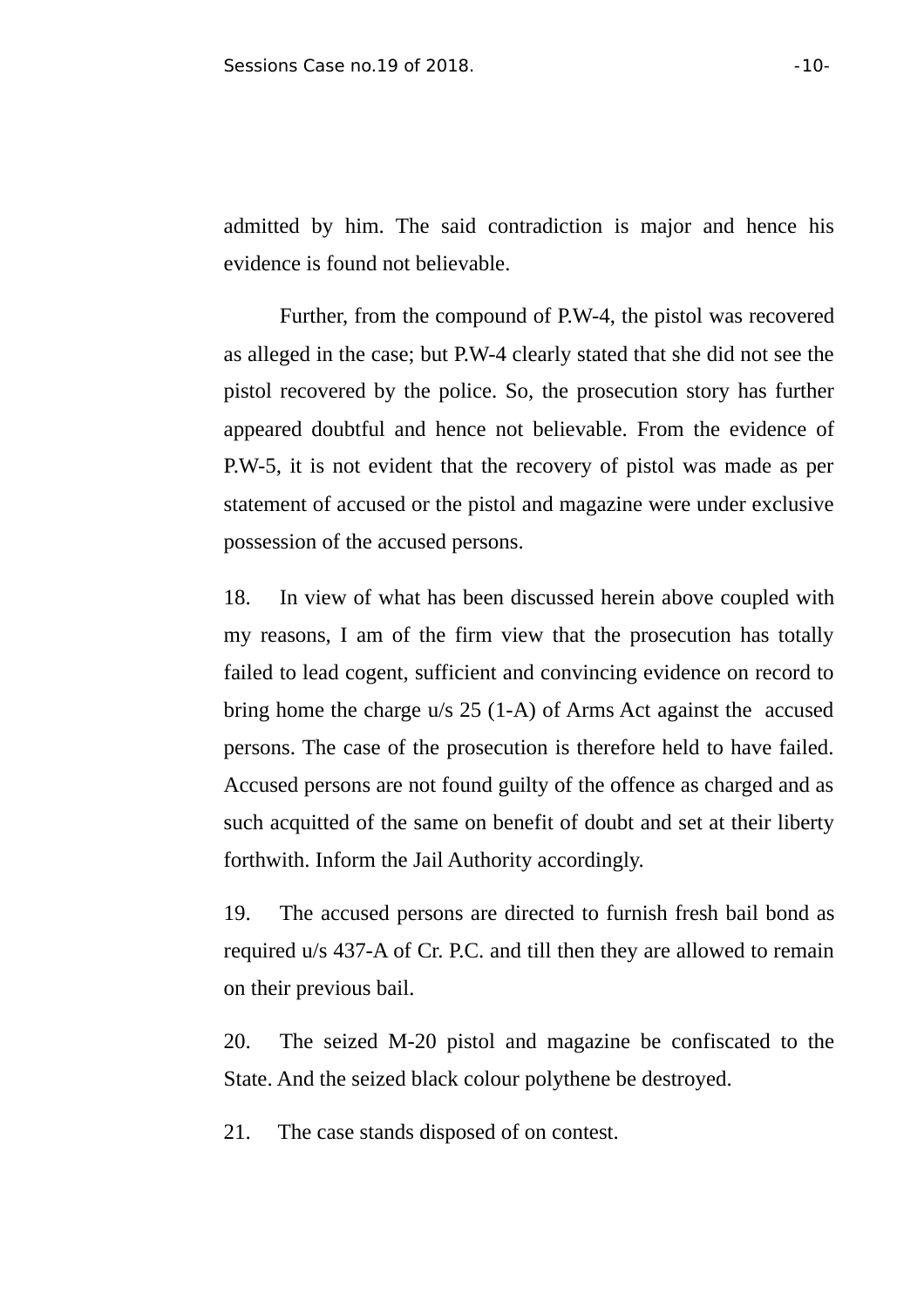22. Forward a copy of this judgment to the District Magistrate in compliance of section 365 of Cr.P.C.

**Given under my hand and the seal of this Court on this 12th day of June, 2019.** 

 **Dictated and corrected by me:**

 **(A.K. Basfor., A.J.S.)**

Asstt. Sessions Judge, **Asstt. Sessions Judge, Goalpara::::: Assam.** Goalpara, Assam**.**

 **….Appendix..**